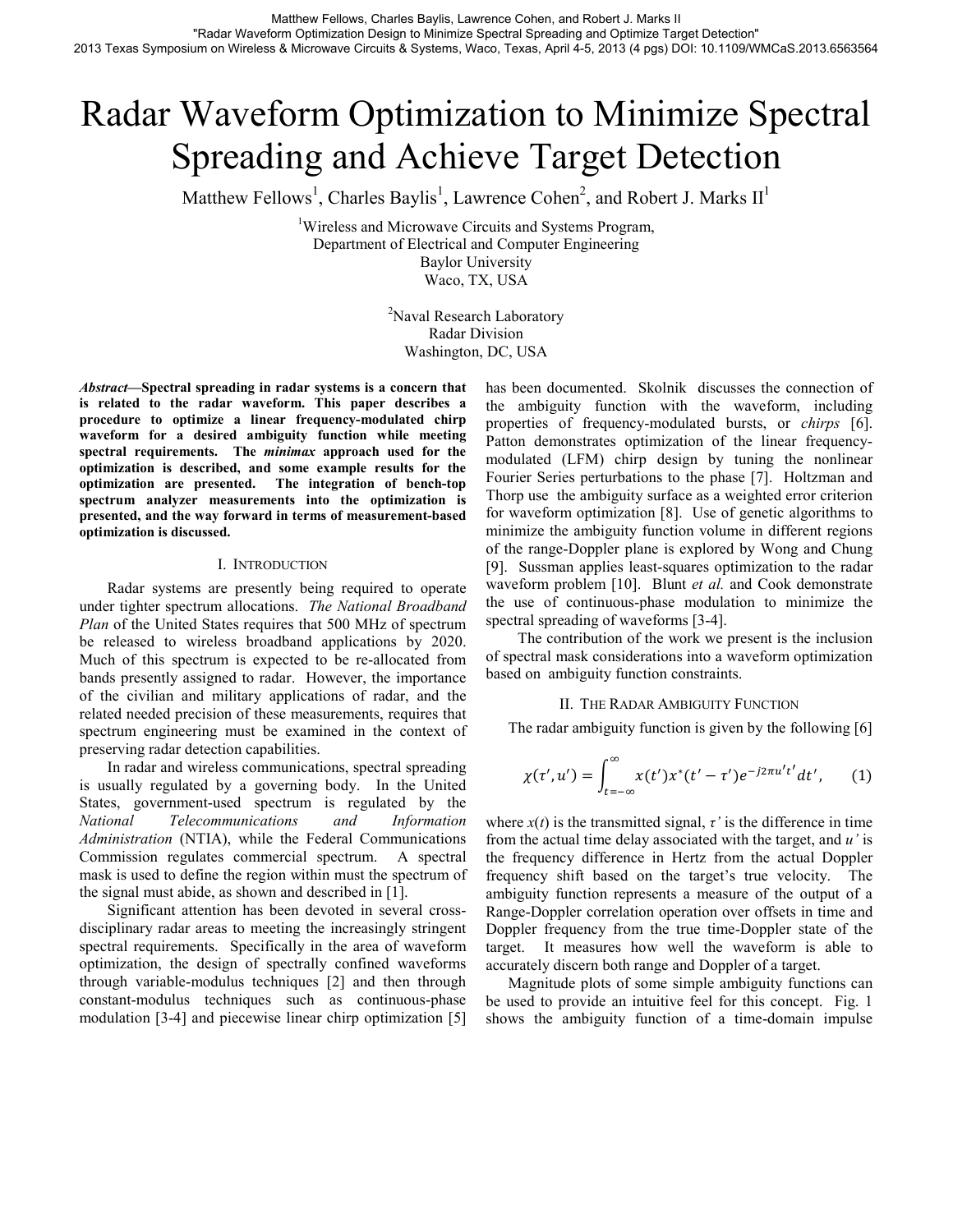function. The impulse function is the ideal waveform for range detection of a target, as the ambiguity is only on the  $u'$ axis; by the same token, it is a poor choice for a radar where Doppler detection is important due to the large frequency ambiguity. Intuition verifies that the time an impulse occurs is easily discernable with high resolution due to the time narrowness of the signal; however, a frequency shift in a burst of near-zero time length is difficult to discern because the impulse contains all frequencies in equal proportion.



Fig. 1. Ambiguity function magnitude for a time-domain impulse

Fig. 2 displays the ambiguity function of a time-domain sinusoid. The sinusoid used to calculate the ambiguity function shown is time-limited; hence the non-rectangular form of the graph. For the time-domain sinusoid, the ambiguity is aligned along the time-delay axis, indicating the sinusoid provides poor range discernment, but excellent Doppler discernment.

Fig. 3 shows the ambiguity function of a linear frequencymodulated (FM) chirp. For a linear FM chirp, the ambiguity ridge is tilted in the plane, with the slope of the tilt being *B*/*T*, where *B* is the chirp sweep bandwidth in Hz and *T* is the time width of the chirp in seconds [6].



Fig. 2. Ambiguity function magnitude for a time-domain sinusoid



Fig. 3. Ambiguity function magnitude for a linear FM chirp

## III. SEARCH FOR THE BEST CHIRP BASED ON AMBIGUITY FUNCTION AND SPECTRAL COMPLIANCE

Chirp optimization is performed using linear up- and down-chirps based on (1) minimization of ambiguity at certain range-Doppler combinations and (2) meeting spectral mask criteria. A simulation-based search in MATLAB was performed for the best linear FM chirp taken from a catalogue of candidates. The waveform catalogue for this study consisted of linear FM chirps with bandwidths varying from 0 to 5 MHz in steps of 250 kHz. This means that 21 bandwidth options were available in the search. Furthermore, both upand down-chirps were allowed, meaning that 42 chirp possibilities were considered in the search. The time width of the chirp was fixed at 10 µs, selected as a reasonable value for the chirp burst width.

Each chirp under consideration is tested for spectral mask compliance. If the chirp was found to be in violation of the spectral mask criteria, it was no longer considered in the search. Following this criterion, the criterion for optimization is to select the chirp providing the smallest maximum ambiguity function value over specified range-Doppler candidates of interest. The specified range-Doppler candidates of interest in real life would likely come based upon some suspicion of legitimate misinterpretations. For example, a possible interferer or additional target could be located at a point that, if the ambiguity is high, can give false information that it was located at the range/Doppler combination for which information was sought for a primary target.

The optimization approach is *minimax* The minimax approach is chosen because a large ambiguity in one of multiple range/Doppler errors can prove fatal in allowing unwanted or erroneous information to be discerned. Thus it is desired to take the chirp providing the smallest worst-case error over the range/Doppler combinations of interest.

The results from the first example, "Optimization 1," are shown in Fig. 4.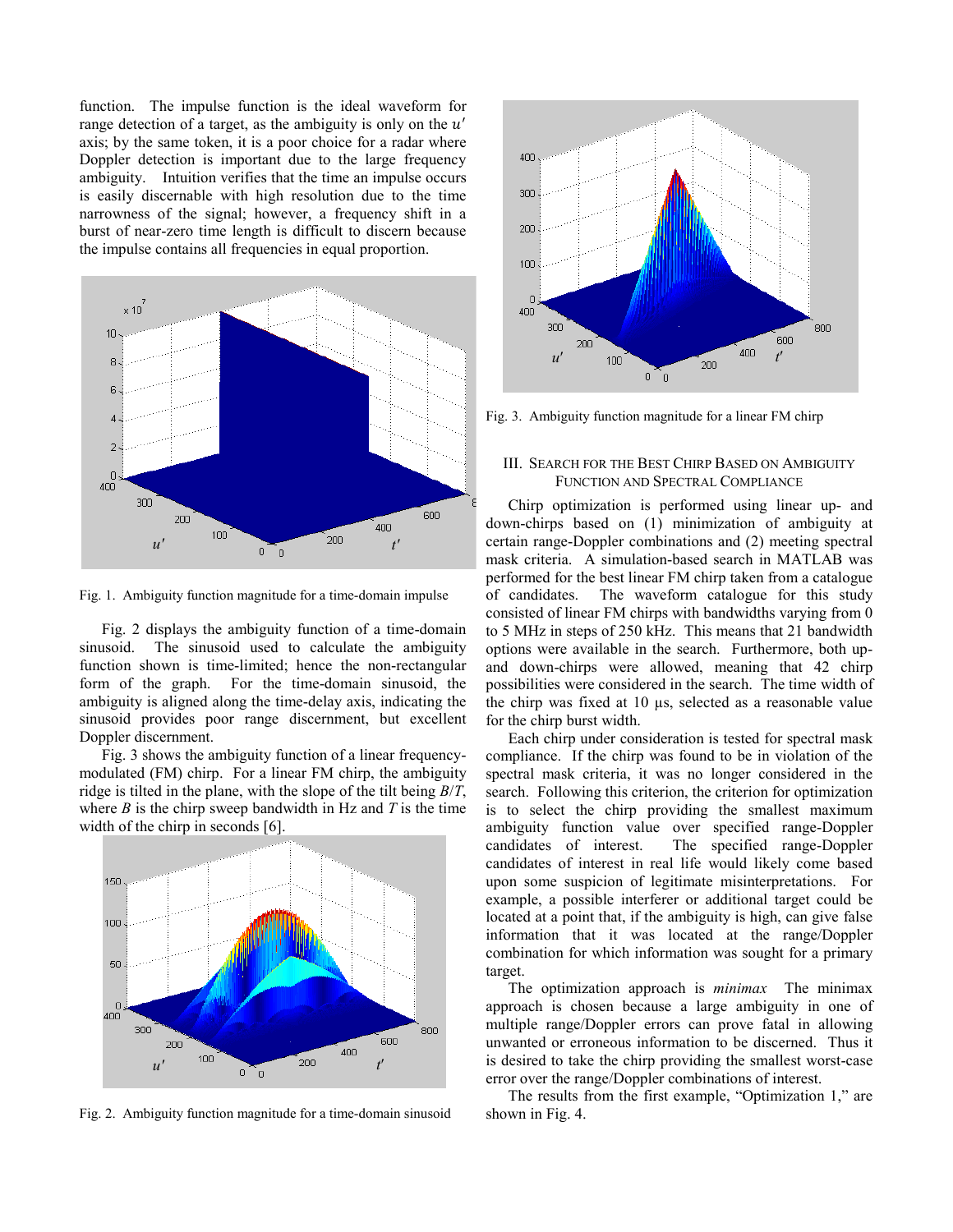

Frequency Index

(c)

Fig. 4. (a) Ambiguity function magnitude, (b) frequency-versustime plot, and (c) baseband spectrum and spectral mask for the best chirp in Optimization 1. In (a), arrows denote the range/Doppler combinations for which the ambiguity function value should be minimized.

Fig. 4(a) shows that for Optimization 1, the chirp selected seems to be an intuitively good choice given the minimization points shown. The tilt of the ambiguity ridge in the range-Doppler plane splits the indicated minimization points. Fig. 4(c) shows that the spectrum of the chirp meets spectral mask criteria. From Fig. 4(b), it appears that the chirp has a bandwidth of nearly 2 MHz. Note that both positive and negative frequencies are displayed for this baseband frequency-versus time representation. When upconverted, the frequency value shown in Fig. 4(b) will be added to the assigned frequency of operation.

Fig. 5 shows the results for Optimization 2. Once again, the ambiguity ridge for the waveform selected as the

optimum seems to "split" between the two designated minimization points. This chirp has an ambiguity ridge that seems to be much more aligned along the time axis than the selected optimum from Optimization 1, and the bandwidth is much smaller (approximately 500 kHz). Fig 5(c) shows that the chirp meets the spectral mask criteria.



(c)

Fig. 5. (a) Ambiguity function magnitude, (b) frequency-versustime plot, and (c) baseband spectrum and spectral mask for the best chirp in Optimization 2. In (a), arrows denote the range/Doppler combinations for which the ambiguity function value should be minimized.

While simulations of spectral mask characteristics are useful, the measured spectral mask compliance is of utmost importance. In Optimization 3, shown in Fig. 6, the best results are ranked according to the simulation results, then are measured using a spectrum analyzer and compared to the